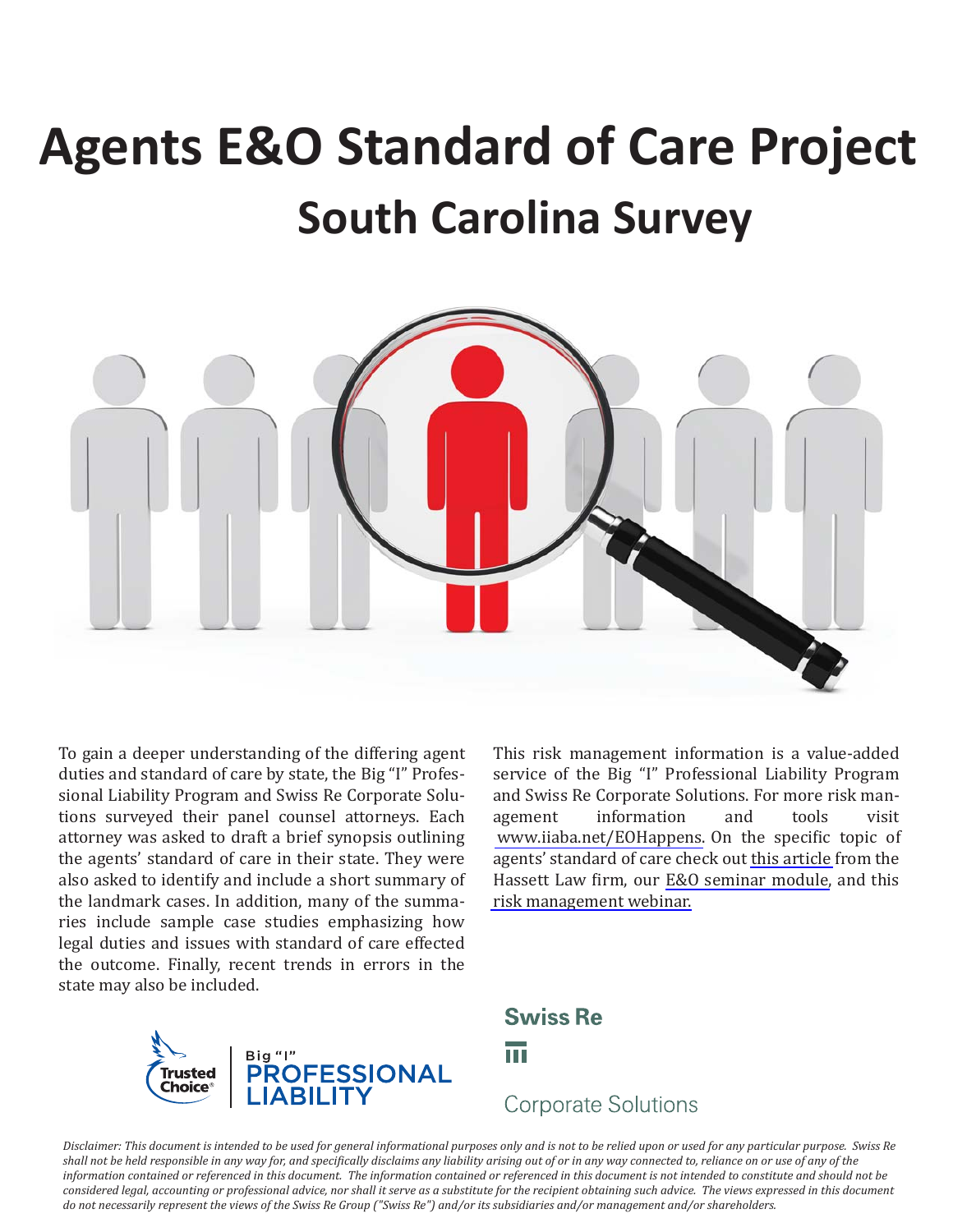### BRUNER, POWELL, WALL & MULLINS, LLC

JAMES L. BRUNER, P.A. WARREN C. POWELL JR., P.A.\* HENRY P. WALL E. WADE MULLINS III, P.A. BRIAN P. ROBINSON, P.A.

ATTORNEYS AND COUNSELORS AT LAW 1735 ST.JULIAN PLACE, SUITE 200 POST OFFICE BOX 61110 COLUMBIA, SOUTH CAROLINA 29260-1110 TELEPHONE 803-252-7693 FAX 803-753-0060 WWW.BRUNERPOWELL.COM

WESLEY D. PEEL, P.A. JOEY R. FLOYD, P.A. WILLIAM D. BRITT, JR., P.A.

BENJAMIN C. BRUNER MATTHEW H. STABLER

AUTHOR'S E-MAIL: wpeel@brunerpowell.com

\* Also Admitted in District of Columbia

## **INSURANCE AGENTS AND THE STANDARD OF CARE IN SOUTH CAROLINA**

**Wesley D. Peel, Esq.**

**\_\_\_\_\_\_\_\_\_\_\_\_\_\_\_\_\_\_\_\_\_\_\_\_\_\_\_\_\_\_\_\_\_\_\_\_\_\_\_\_\_\_\_\_\_\_\_\_**

Like many other licensed industries, insurance agencies are increasingly subject to lawsuits brought by dissatisfied customers. Whether the agent made an error in placing the coverage, or the agent failed to check the right box on an application, or the customer is just displeased with an insurance adjuster's determination regarding the customer's claim, insurance customers are more frequently looking to the agents to make up for their uncovered loss. Consumers have also heightened their expectation regarding agents' responsibilities to them as to procuring coverage that will cover any loss. Consumers are also now more likely to view the agent as a professional, similar to a doctor or engineer. In South Carolina, insurance agents are still generally treated as salesmen, merely providing customers with the policy that they request; however, this may be changing.

In South Carolina the general rule regarding and agent's duties to a customer is that insurance agents must exercise good faith, reasonable skill, care, and diligence when placing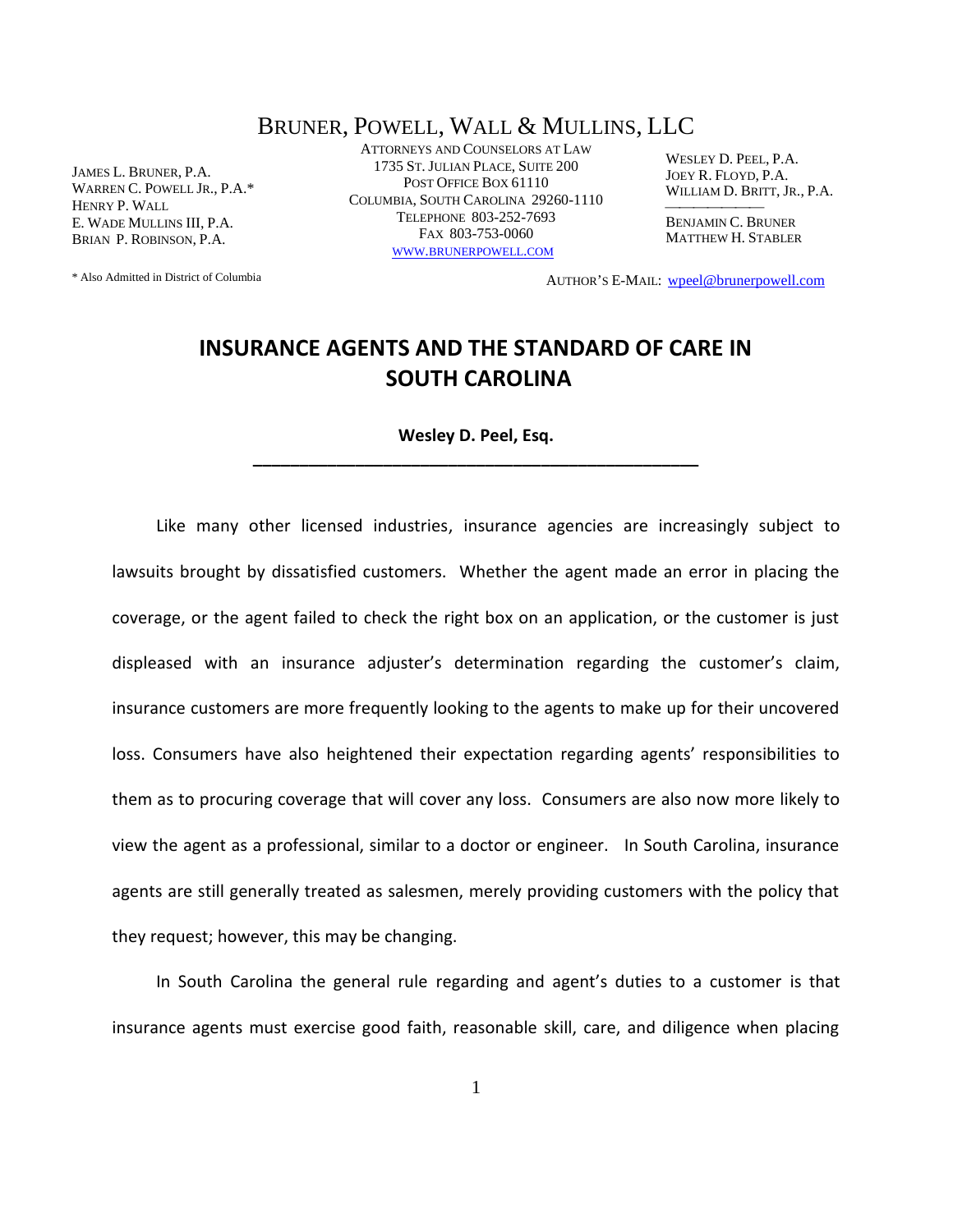insurance. Agents will only be liable to their customer for any breach of that duty that causes damage to the customer. If due to the agent's fault or neglect, the agent does not procure the insurance requested, does not follow the customer's instructions, or if the policy issued is void or materially deficient, or does not provide the coverage that the agent undertook to supply, the agent may be liable to his customer.

In order to establish the liability of an insurance agent, the customer must show that the agents owed a legal duty of due care to the customer. In South Carolina, "generally an insurer and its agents owe no duty to advise an insured." Trotter v. State Farm, 377 S.E.2d 343, 347 (S.C. Ct. App. 1988). "As a general rule, an insurance agent has no duty to advise an insured at the point of application, absent an express or implied undertaking to do so." (Houck v. State Farm, 620 S.E.2d 326, 329 (S.C. 2005). A duty may be imposed if the agent expressly undertakes to advise the insured. In other words, a duty may be imposed if the customer can be establish that the agent gave specific advice about purchasing a particular type of coverage that turned out to be incorrect. Id. Additionally, a duty can be "impliedly created" if "1) the agent received consideration beyond a mere payment of the premium, 2) the insured made a clear request for advice, or 3) there is a course of dealing over an extended period of time which would put an objectively reasonable insurance agent on notice that his advice was being sought or relied on." Houck. Importantly, the request for advice must be specific. A request for "full coverage" or the "best coverage" is not sufficient to establish a duty by implication. The course of dealing requirement would likely include the agent giving advice or procuring insurance over a number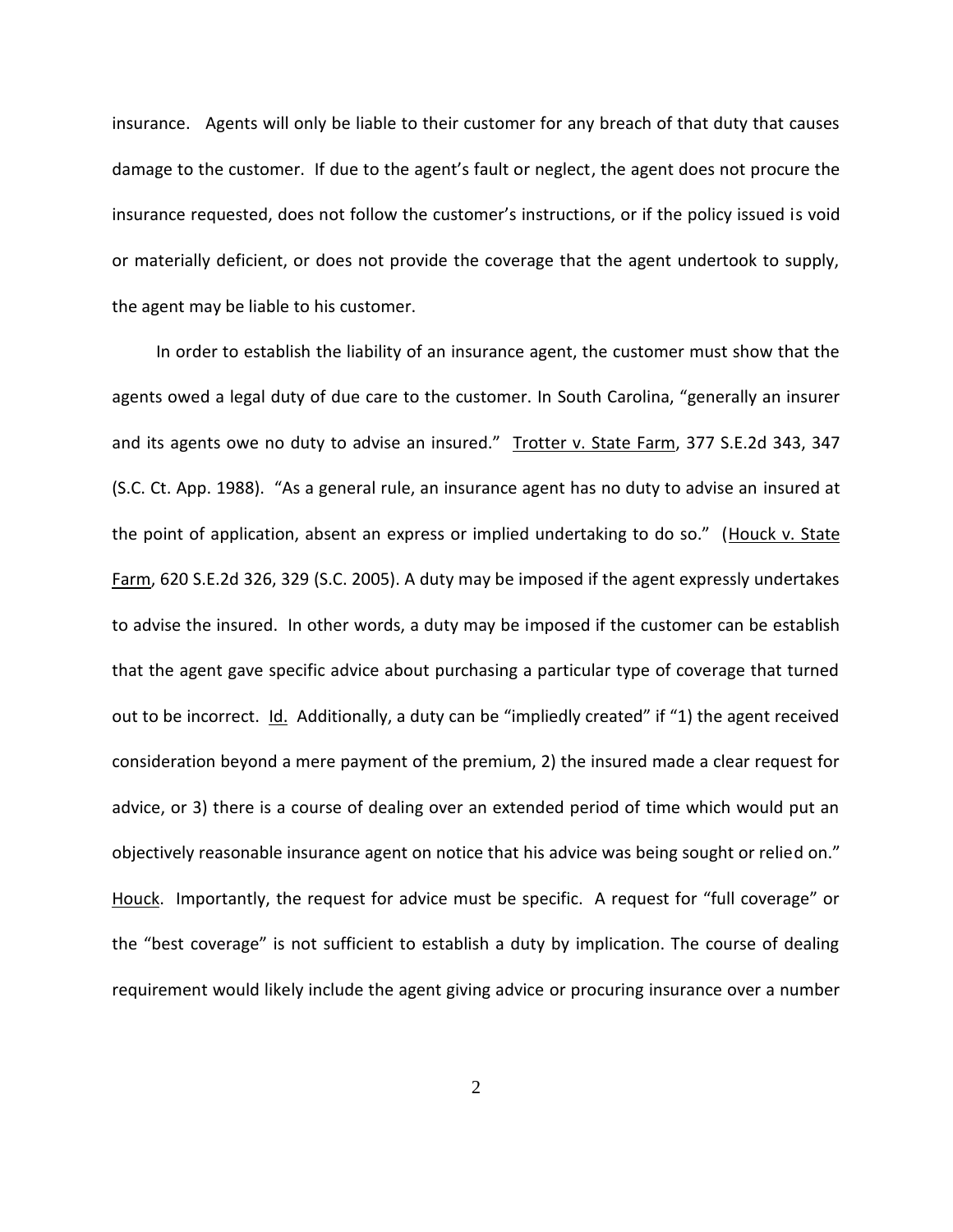of years where the agent was relied upon to regularly purchase insurance to suit a personal or commercial customer's needs.

Below are a few leading cases in South Carolina that address an agent's duties to his customers.

# **A. Riddle-Duckworth, Inc. v. Sullivan, 171 S.E.2d 486 (S.C. 1969) - Agents will be held liable for affirmative representations of specific coverages if they are mistaken.**

In this case, the customer contacted the agent for premises liability insurance. The customer operated a home and auto appliance business. The agent inspected the property and was shown an elevator that was used as a hoist lift and occasionally to carry people. The customer specifically requested coverage for the use of the elevator. The agent assured the customer that the policy procured provided coverage for the elevator, even after the customer reviewed the policy and questioned whether or not the elevator was covered. The customer constantly kept the agent informed of changes to the business and the purchase of new equipment. An injury occurred on the elevator, but the carrier denied coverage finding that the elevator was not insured to carry passengers. Apparently, the agent should have requested an elevator endorsement to insure the elevator for passengers.

The court found that insurance agents are required to exercise due care in placing insurance and are personally liable to the customer for the neglect of that duty. The agent was liable for the loss because there was direct evidence that the customer requested a particular coverage and was assured by the agent that he was covered for a particular loss, which proved to be incorrect. The court ruled that it is the insured's burden to show "with reasonable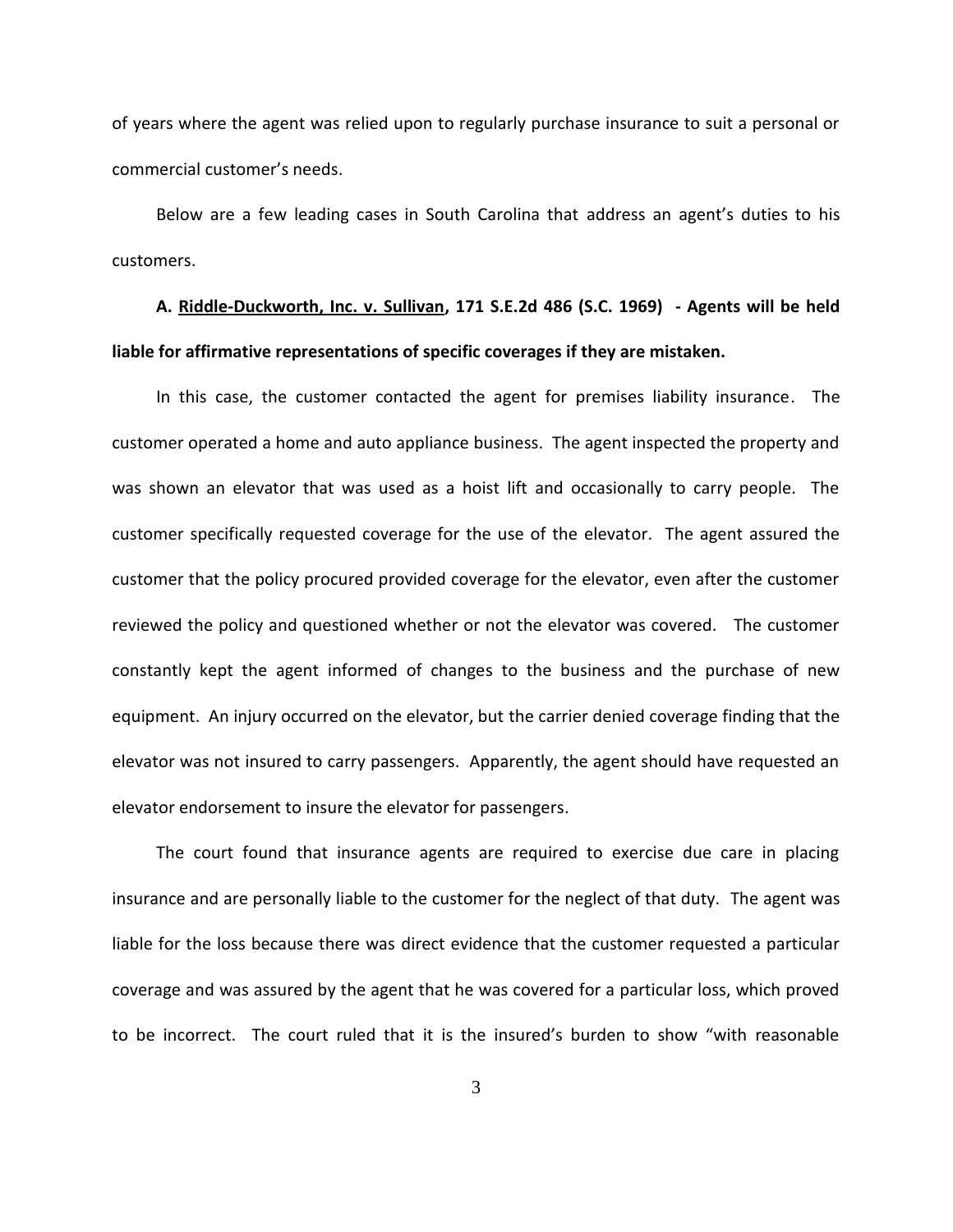certainty the terms and conditions" of the particular agreement between the customer and the agent. The customer was entitled to rely upon the representations of the agent as to coverage despite the wording of the policy. Therefore even if it is possible for the customer to discern from the wording of the policy that there may be an issue with coverage, that possibility can be trumped by assurances from the agent.

**B. Trotter v. State Farm Mut. Auto. Ins. Co., 377 S.E.2d 343 (S.C. Ct. App. 1988) – Agents can assume a duty to a customer through an express or an implied undertaking, but requests for "full coverage" or "the best coverage" are inadequate to impose a duty.**

Trotter owned an upholstery business and used a pick-up truck to deliver furniture for the business. Trotter was referred by friends to a local State Farm Agent, Ledford. Trotter told Ledford that he wanted "full protection" for his delivery truck. Ledford procured a commercial policy for the truck, which included a standard exclusion for injuries to employees, which are ordinarily covered by workers' compensation insurance. Ledford did not review the policy or the exclusion with Trotter. Ledford did not ask Trotter about workers' compensation, nor did Trotter ask any questions about the policies or inquire as to coverage for employees. Trotter's relationship with Ledford was routine – he only spoke with Ledford on two occasions over eight years, but otherwise only contacted the office to make changes to his auto policies or to pay premiums. Trotter insured other risks through other agencies.

After having the policy for some time, Trotter and an employee were injured in an accident while driving the company truck. State Farm denied coverage for the employee's injuries. Trotter sued Ledford for \$620,000.00, which was the judgment the employee had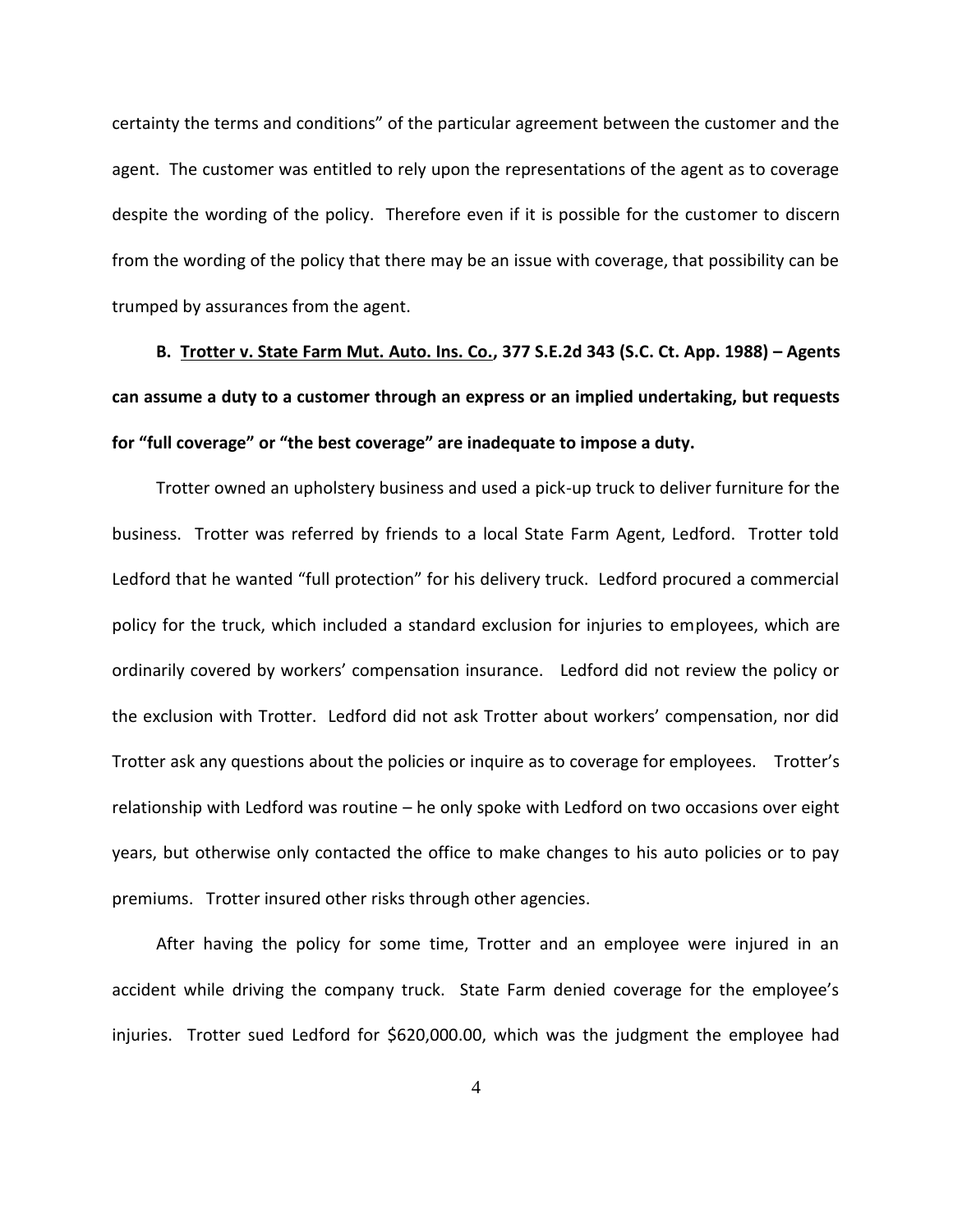obtained against Trotter. In this suit, Trotter claimed that Ledford had a duty to advise him that the truck's policy excluded injuries to employees.

The court reiterated that generally agents have no duty to advise a customer regarding insurance purchases. However, an agent may assume a duty by expressly undertaking to advise the insured or by impliedly undertaking to advise the insured. In this matter, there was no evidence that Ledford expressly advised the insured regarding the employee coverage.

The court found that an implied undertaking can be shown if (1) the agent received compensation beyond a mere payment of the premium, (2) the insured made a clear request for advice, or (3) there is a course of dealing over an extended period of time which would put an objectively reasonable insurance agent on notice that his advice is being sought and relied on. The court ruled that there was no evidence of an express or implied undertaking to advise Trotter on Ledford's part and that a request for "full coverage" or the "best policy" or similar expressions do not place an agent under a duty to "determine the insured's full insurance needs, to advise the insured about coverage, or to use his discretion and expertise to determine what coverage the insured should purchase."

# **C. Sullivan Co., Inc. v. New Swirl, Inc., 437 S.E.2d 30 (S.C. 1993) – Agent does not have a duty to procure insurance at the best possible terms.**

The agency (Sullivan) sued its customer, New Swirl, for premiums advanced by Sullivan. New Swirl denied it owed the premiums and counterclaimed for damages, charging that Sullivan failed to procure insurance at the lowest possible cost. The court ruled that an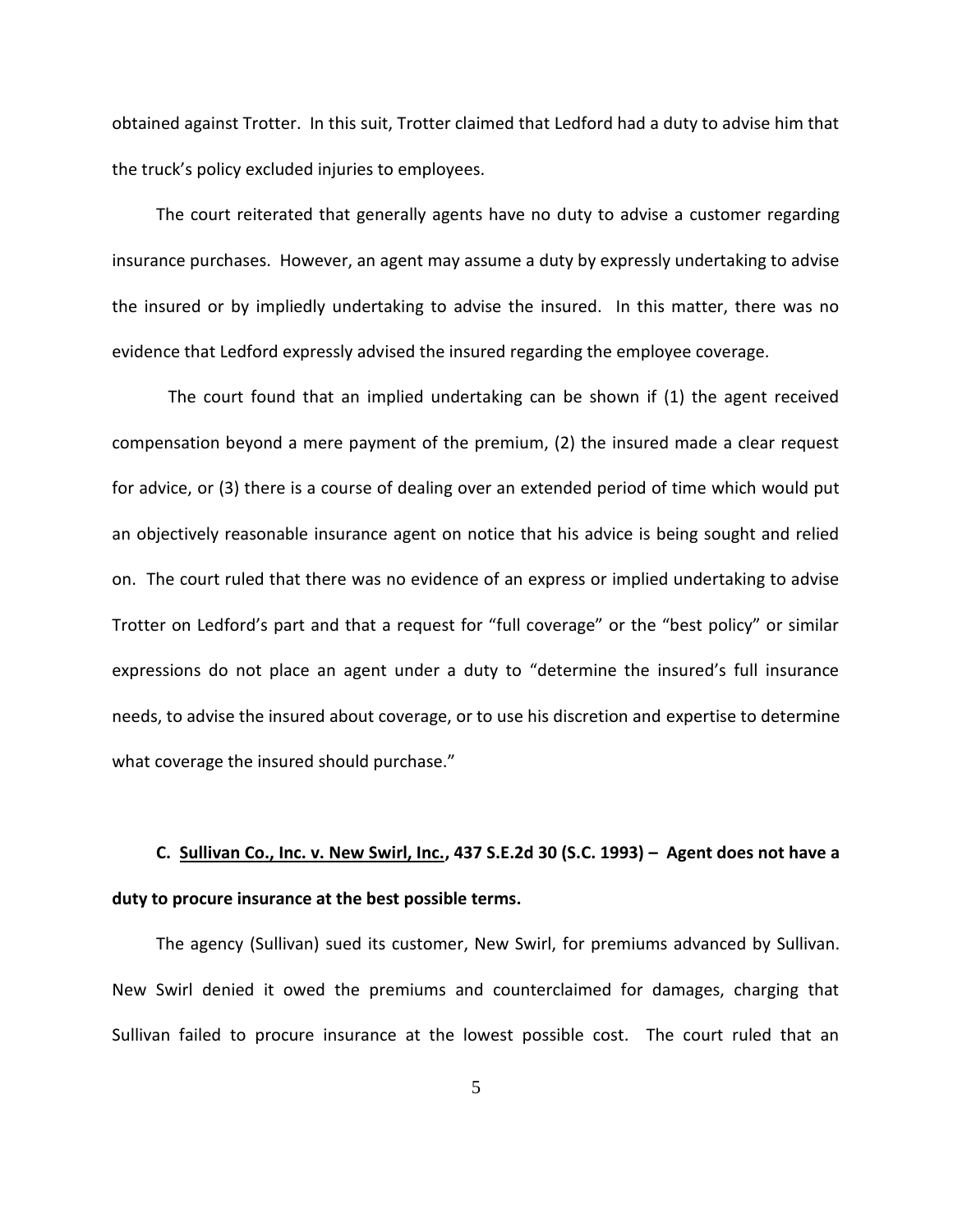insurance agent must exercise good faith, reasonable skill, care, and diligence in procuring insurance for its customer. "If, because of his fault or neglect, the agent fails to procure insurance, or does not follow instructions, or the policy issued is void, or materially deficient, or does not provide coverage he undertook to supply, the agent is liable to the principal." However, the court found that the duty of the agent to procure the represented coverage does not "create a duty to secure insurance at the best possible terms."

# **D. Houck v. State Farm Fire and Casualty Ins. Co., 620 S.E.2d 326 (S.C. 2005) – No duty to sell best policy at the lowest possible price.**

A coastal resident purchased Standard Flood Insurance Policies through a State Farm agent when Preferred Risk Policies were available at a lower cost. The customer claimed that agency had a duty to inform her of the lower cost policies when they became available. The court found that they agent did not owe a duty to sell the Plaintiff the best policy at the lowest available price by analyzing the facts under the Trotter factors above.

**E. Fowler v. Hunter, 668 S.E.2d 803 (S.C. Ct. App.) (affd. by 697 S.E.2d 531 (S.C. 2010)). – South Carolina courts may begin to analyze agency liability under a professional negligence standard.**

Motorcyclists brought an action against the driver of a car for severe injuries suffered in a crash where the car's driver was at fault. The car was insured through the driver's husband's medical practice. The motorcyclists' injuries were severe; and the damages reached excess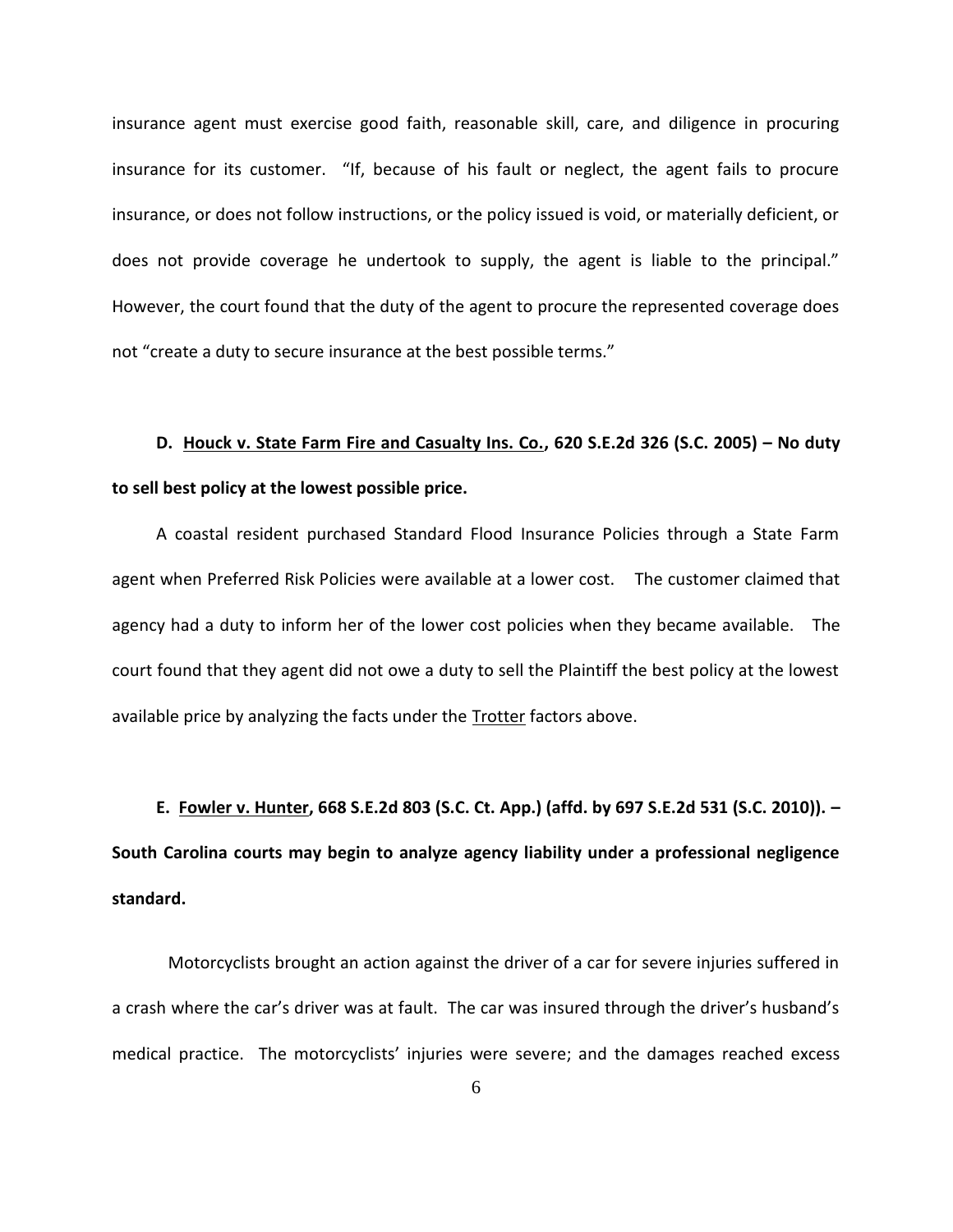coverage. The medical practice carried auto on the vehicle and had purchased an umbrella policy through the same agent. However, the umbrella carrier, Selective, denied coverage because it asserted the insured had not selected auto coverage under the commercial umbrella policy. The agency admitted that it inadvertently failed to check a box on the umbrella's online application that indicated that auto coverage was requested. The agent and the insured agreed that it was intended that the company's autos would be covered by the umbrella. Despite the agent's and insured's agreement as to the mutual mistake, Selective Insurance refused to reform the policy. Selective and the medical practice settled with the motorcyclists. Selective paid its limits on an underlying auto policy and the medial practice assigned its rights against the agency to the motorcyclists. As part of the settlement, Selective and the motorcyclists agreed to split any recovery received from the agency. This was remarkable because the agent's principal, Selective, elected to turn on its agency when everyone agreed that the agent committed a clerical error in the application process, with little doubt that the policy would have been issued with auto coverage if the box had been checked.

Alarmingly, the Court of Appeals referred to the claim against the insurance agency as "professional negligence." As shown in the landmark cases above, the courts have never applied a professional standard to an insurance agent's conduct. In South Carolina, the professional standard of care is breached when the professional failed to conform to the generally recognized and accepted practices in his profession. Doe v. Am. Red Cross Blood Servs., S.C. Region, 297 S.C. 430, 435, 377 S.E.2d 323, 326 (1989). This case went up to the South Carolina Supreme Court on appeal of matters unrelated to the agency issues. However,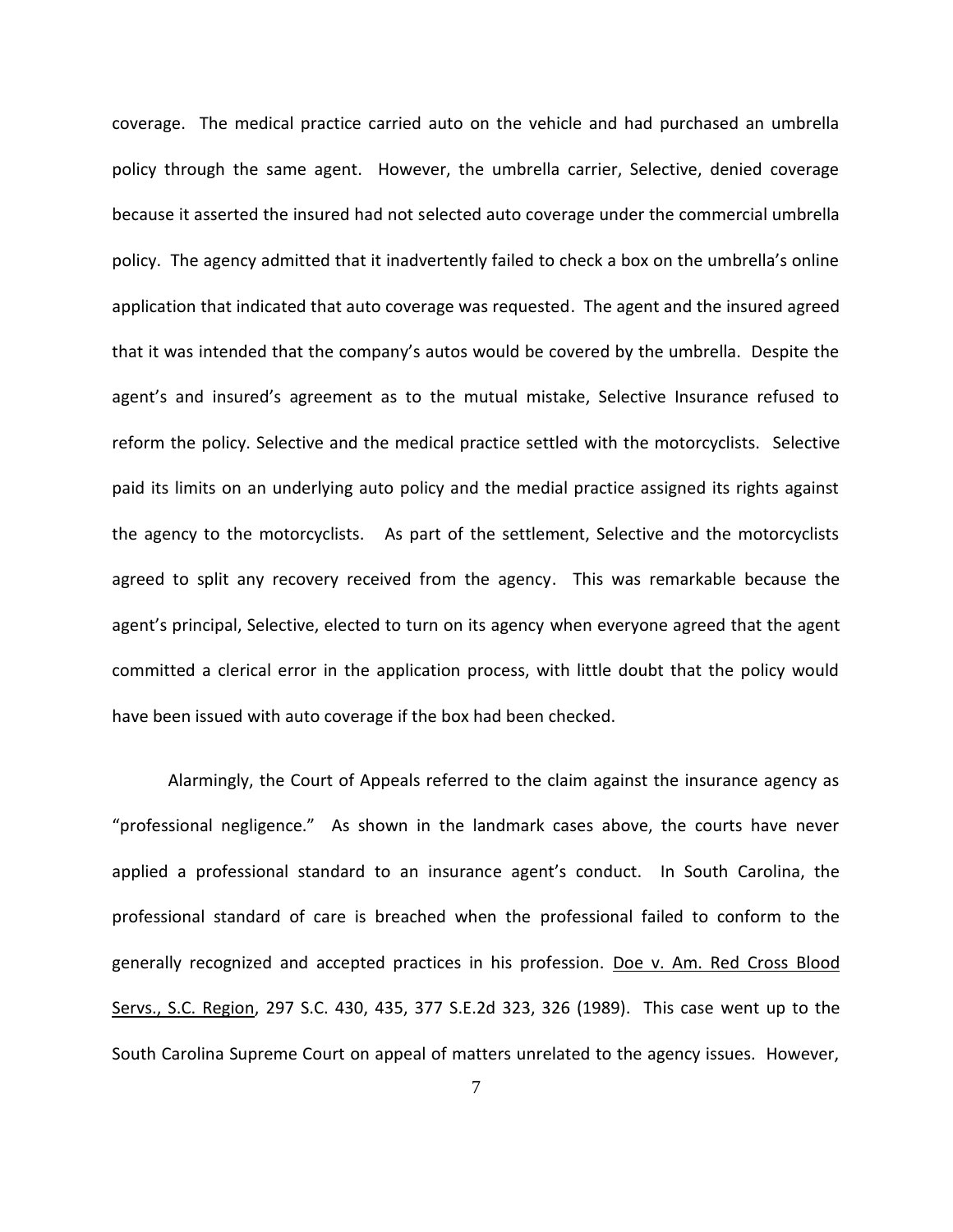this case is important because it hints at the possibility that the courts may start viewing claims against agents in a fashion more akin to professional negligence which would make it easier to establish a duty on the part of the agent in procuring insurance. This would also begin the use of expert witnesses to establish at trial what are considered the standard practices of the profession. This is a much higher standard than presently exists.

Below are three cases studies representing actual cases that have been resolved over the past few years.

#### **CASE STUDES**

#### **Case Study #1 – Duty to Advise**

- A. Line of coverage involved Automobile
- B. Position of Person in the Agency Involved Agent/Clerical Staff
- C. Personal or Commercial Lines Personal
- D. Type of Coverage Involved Underinsured Auto Coverage
- E. Procedural or knowledge-based error Procedural improvement could prevent claim

F. Claimant Allegation – Agent did not advise customer of particular exclusion on underinsured

coverage and did not deliver policy

G. Settlement or Trial – Dismissed through a dispositive motion

H. Description of Alleged Error - Customer moved coverage of adult son's auto coverage to another agency for a lower premium. All of customer's other auto policies remained with current agent. The other policies contained an exclusion that stated that stacking was only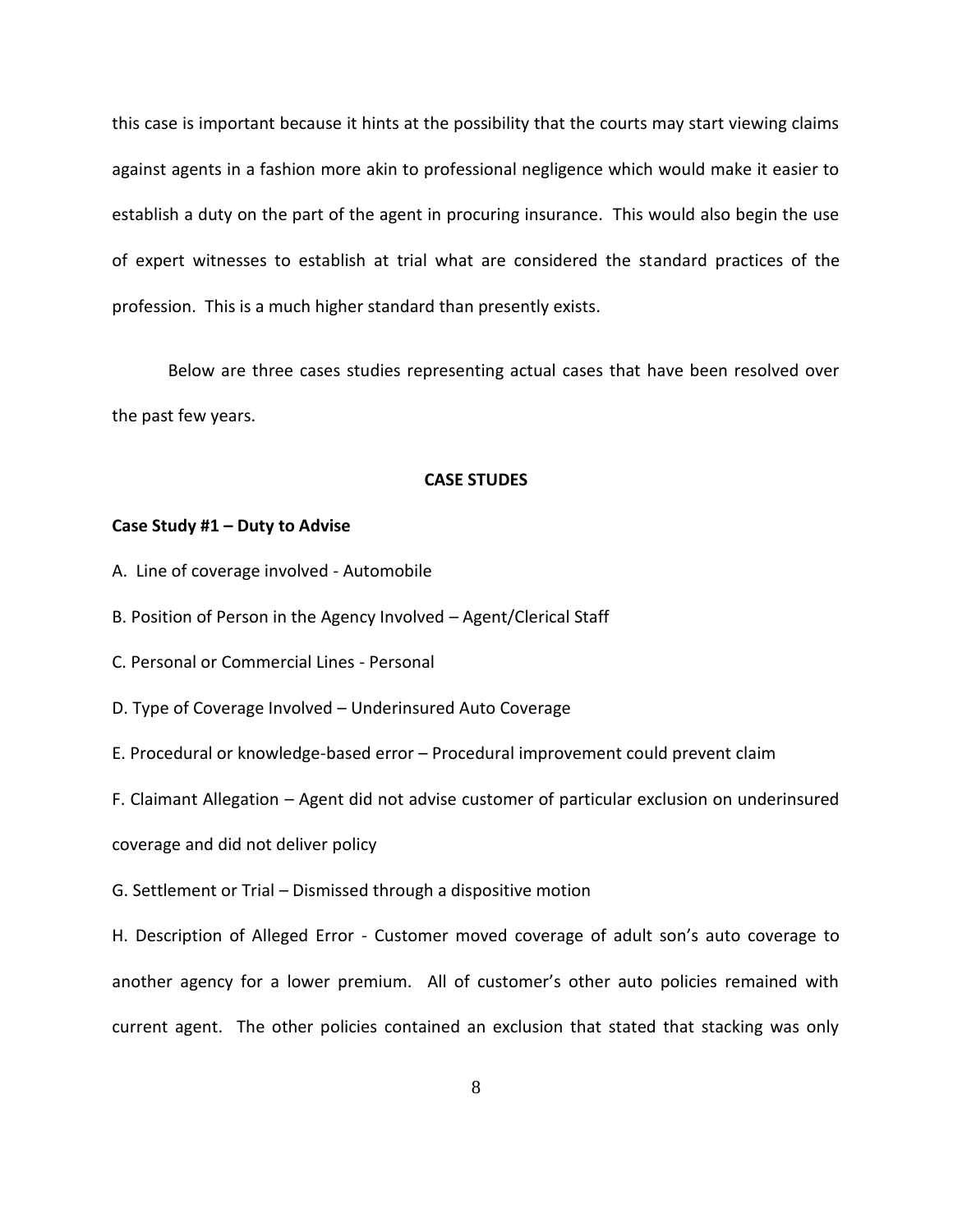allowed with policies issued through that carrier. Customer also alleged that she was never given a copy of the policy.

i. Tip to Avoid Claim - A standard letter confirming cancellation with your agency that warns customer that the customer should review their auto coverage if splitting their coverage between agencies and carriers and how the different policies could work together. Also, it is important to maintain proof of delivery of the policy in the agency file.

#### j. Summary of Case

The court dismissed the claim against the agency where the court found that the agent had no duty to warn the customer regarding stacking limitations in the policies that it sold. Ultimately, the exclusion was found to be invalid under South Carolina law and the carrier paid the claim.

The customer purchased all of their personal and business auto policies through the same agency for a few years. The agent placed all of the customer's vehicles with the same carrier. The customer insured their adult son's vehicle with the agency. The son resided in the household. The customer elected to move the son's policy to another agency for a lower premium. Thereafter, the son was involved in a horrific accident while driving his car, which resulted in multiple fatalities and left the son a paraplegic. The son's policy paid its limits. The son then attempted to stack the parent's policies from the other carrier that were purchased through the original agent. The original carrier denied the son's claim because its policy contained an anti-stacking provision that only allowed stacking of policies issued from that carrier.

9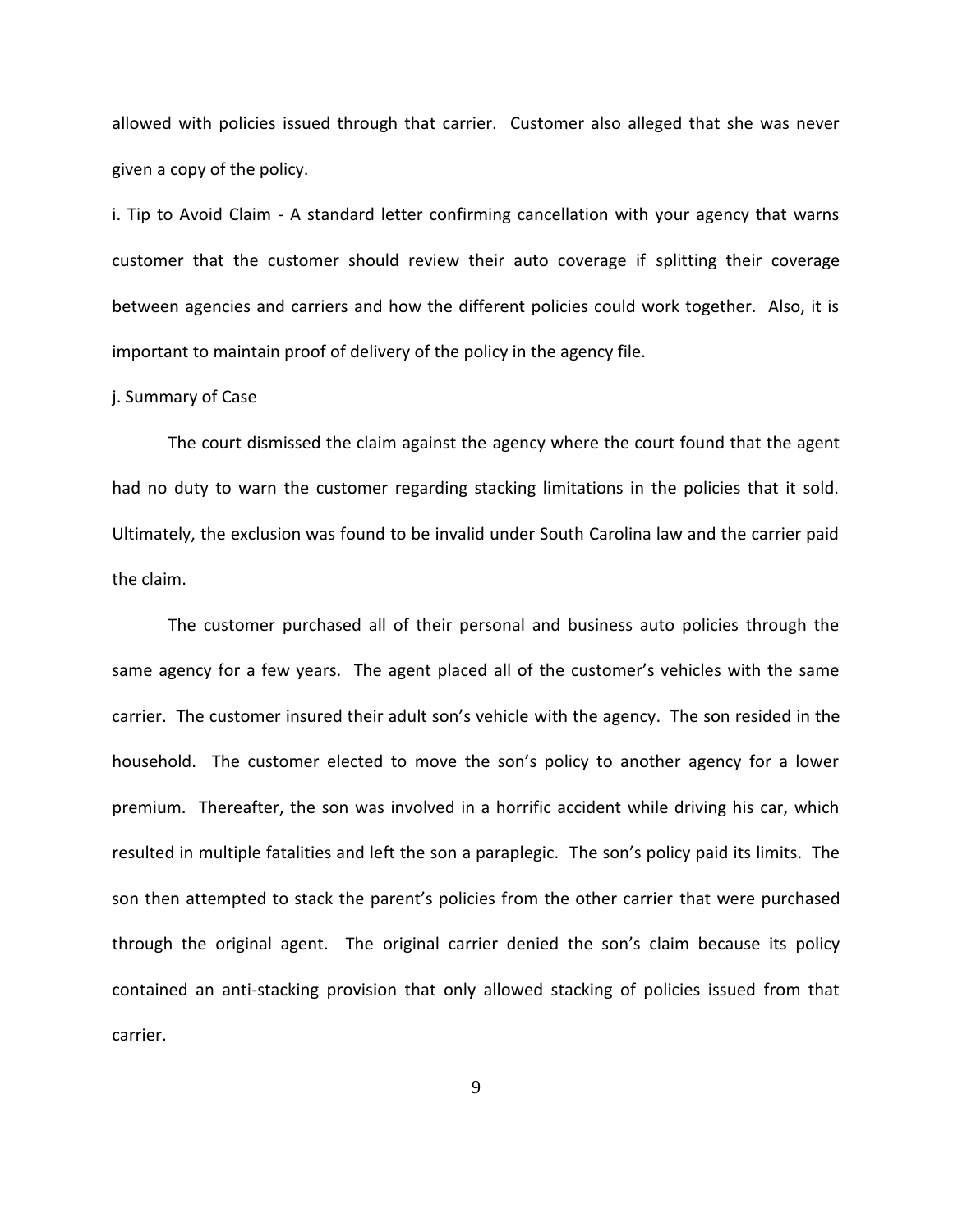The customer claimed that the agency should have advised them of the stacking limitation when the policy was offered and when they moved their son's policy to another agency. The customer also claimed that they never received a copy of the policy to review and were therefore unaware of the stacking limitation. Neither the agency nor the carrier could provide definitive proof of delivery of the policy. .

The court dismissed the agency from the case finding that the agent did not have a duty to advise the customer regarding the stacking limitation contained in the policy that it sold and there was no evidence of a clear request for advice, regardless of the issue of having the policy delivered. The court placed the responsibility of understanding the policies and the problems that may result from being insured by more than one carrier on the customer. The evidence showed that the agent merely sold the customer the basic policies that the customer requested without a specific request for advice. The customer testified that she had requested "full coverage.". Ultimately, the stacking limitation was found unenforceable and the carrier paid the claim. The claim against the agency could have been dismissed more quickly and with less expense with a departing letter from the agency stating that it is the customer's responsibility to review their policies and to contact the carrier with any questions regarding coverage. Also, the issue of policy delivery would have been easily dealt with through a simple form letter kept in the agency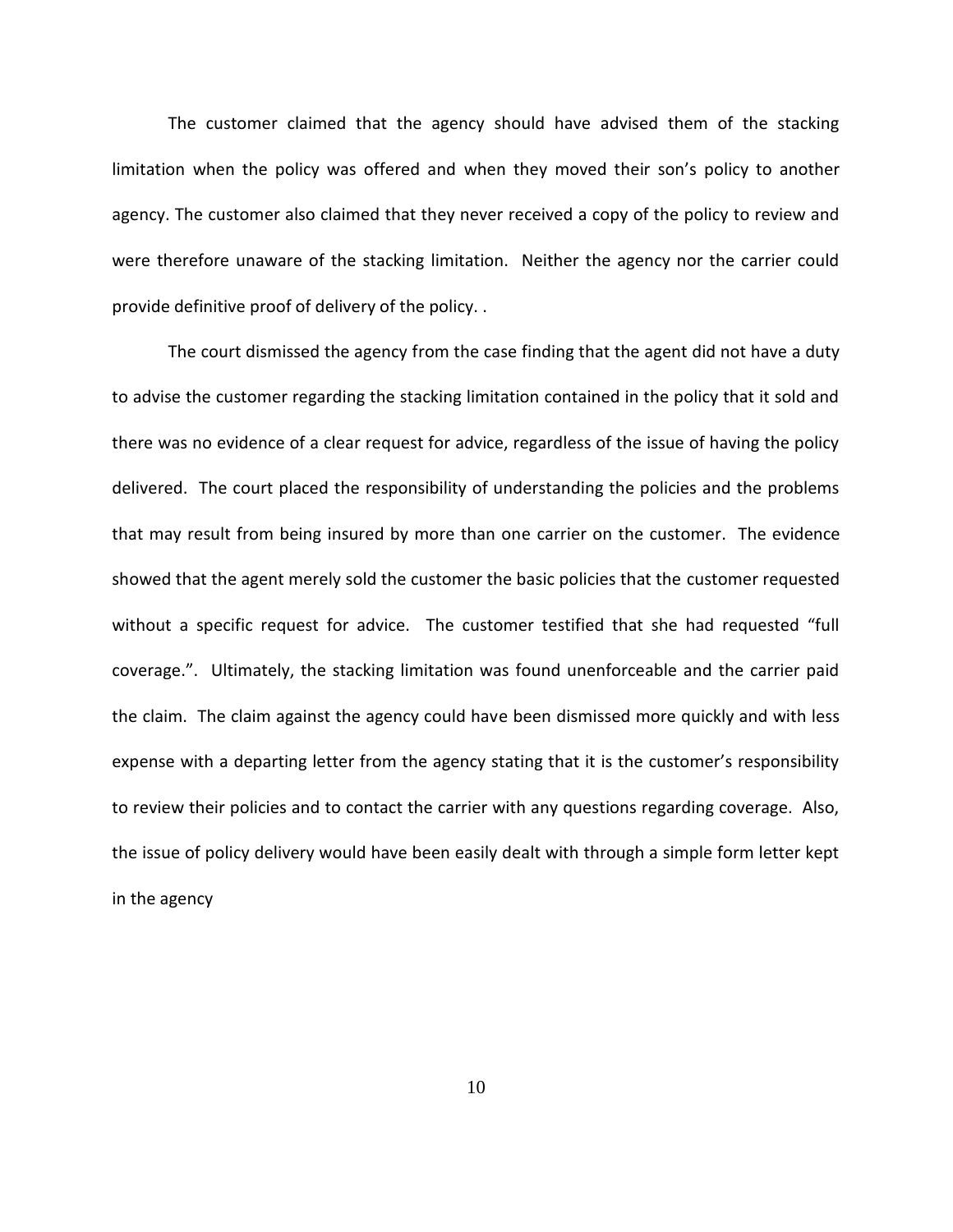#### **Case Study #2 – Agent Undertaking/Implied Duty/Text Communication**

A. Line of coverage involved - Homeowners

B. Position of Person in the Agency Involved – Owner/Agent

C. Personal or Commercial Lines – Personal

D. Type of Coverage Involved - Fire

E. Procedural or knowledge-based error - Procedural

F. Claimant Allegation – Agent failed to ensure that customer's corrective actions necessary to reinstate the policy were communicated to the carrier.

G. Settlement or Trial – Settled at mediation

H. Description of Alleged Error – Agent failed to forward photographs to the carrier demonstrating corrective actions by customer to her home as required by the carrier to reinstate the policy. Arguably the agent undertook a duty to help the customer to get the policy reinstated, despite being under no obligation to do so previously.

I. Tip to Avoid Claim – Do not deal with a customer via text message. There is no permanent record of the texts after they are deleted from the device and the phone carriers do not keep any records of the texts after a few months. Also, this was clearly a problem account and continuing to intervene with the carrier for this type of customer is full of peril and likely to end up with the customer pointing a finger at the agent when things go poorly.

j. Summary of Case

The customer was referred to the insurance agency through a real estate agent to obtain homeowners' insurance on the purchase of her first home. The policy was bound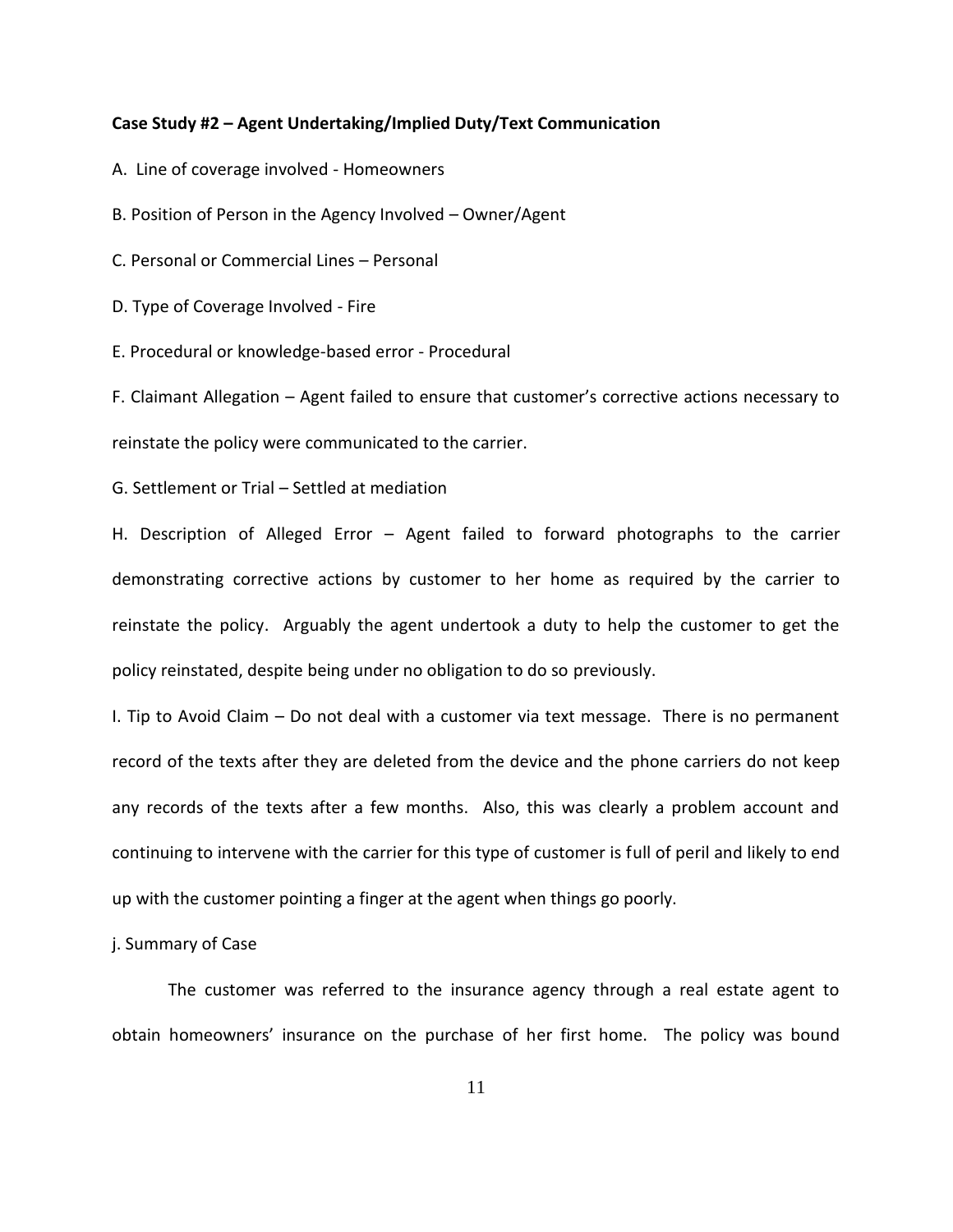subject to inspection of the property. The property was inspected and several issues were noted, including a building code violation related to health and safety. The carrier required that the homeowner correct the issues within thirty days or it would cancel the policy. The customer agreed to fix the problems and the carrier required photographs of the improvements as proof. The customer failed to provide the photographs in the required time and the policy was cancelled. The agent intervened on the customer's behalf and the carrier agreed to reinstate the policy if the photos of the improvements were provided. The agent received photos of some, but not all of the improvements, from the customer via text message on his mobile phone. The agent also went by the property and took some photos himself. He recognized the work was not complete and informed the customer that it must finish. All of the communication between the customer and the agent was over the phone or through text messages.

Before the policy could be reinstated, the house caught fire and was a complete loss. The carrier denied the claim, as the policy had been cancelled. The customer instituted an action against the carrier and the agent, claiming, among other things, that she provided all of the necessary photographs to the agent via text message, but the agent did not forward them to the carrier. The agent claimed that he did not receive the texts. The carrier testified that it would have reinstated the policy if it had been given the photos. By the time the customer filed suit, the agent had purchased a new phone and there were no records of the texts to confirm or disprove that the photos were sent. The case was settled at mediation with the agency paying for half of the settlement amount.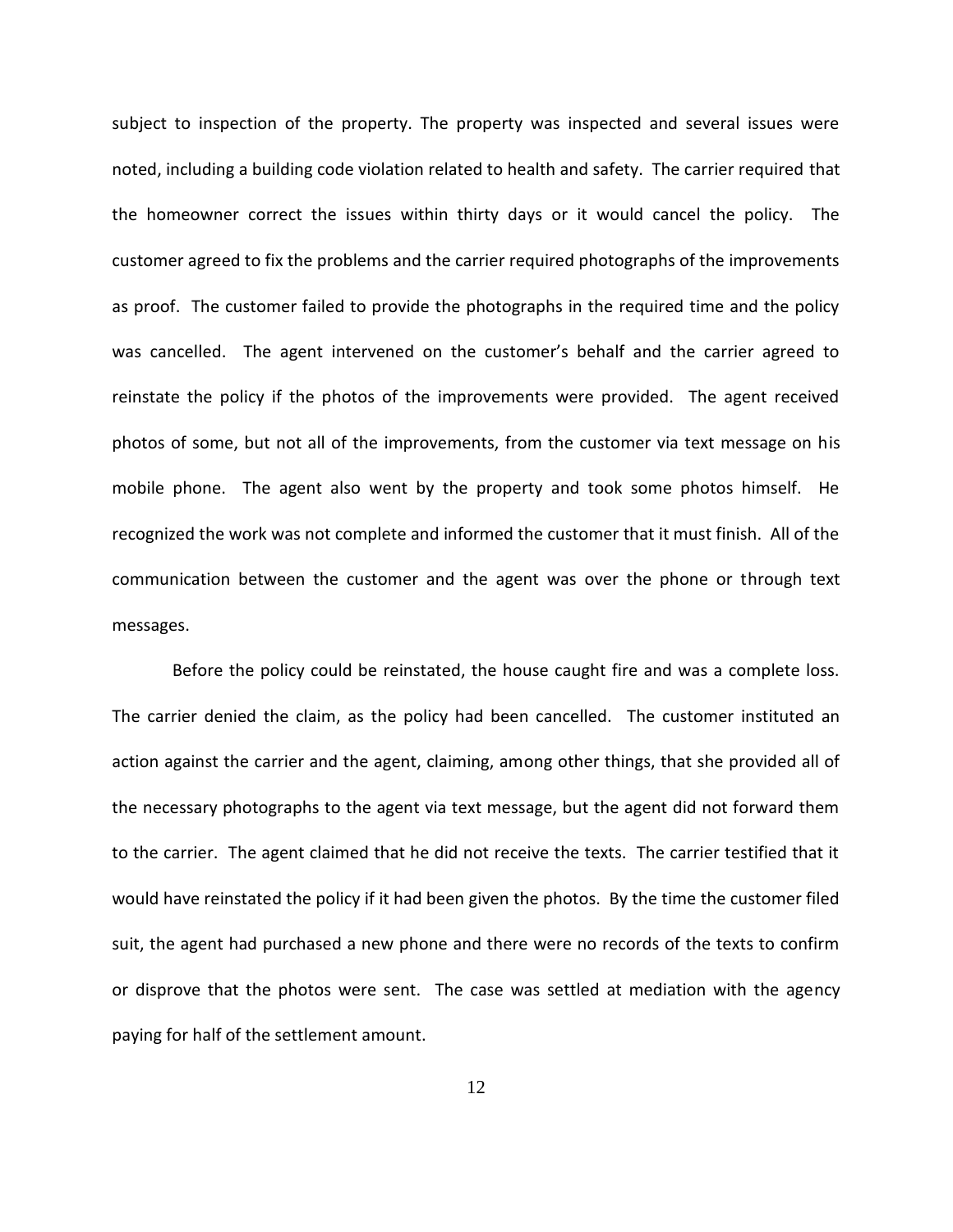There are several things that could have been done to prevent this loss. The first was to allow the customer to deal directly with the insurance company. The second would have been to not to allow communication with the customer by text. The contents of texts are not stored by the carriers and the record of the sending and receiving of texts are deleted after a few months. An alternative would be to forward any texts to an email account. However, the best practice would be not conduct substantive business by text message. Finally, as this was clearly a problem account from the beginning, it would be wise to not become directly involved with so many issues between the carrier and insured.

#### **CASE STUDY #3 – Issues with the application/confirmation by applicant**

- A. Line of coverage involved: Home
- B. Position of Person in the Agency Involved: Owner/Agent
- C. Personal or Commercial Lines: Personal
- D. Type of Coverage Involved: Fire
- E. Procedural or knowledge-based error: Procedural
- F. Claimant Allegation: Agent incorrectly filled out application
- G. Settlement or Trial: Settlement through subrogation of carrier's claim against agent

G. Description of Alleged Error: Agent incorrectly represented that the customer was employed on the online application for homeowners insurance. The agent arguably was on notice that the customer was unemployed due to previous applications for other lines.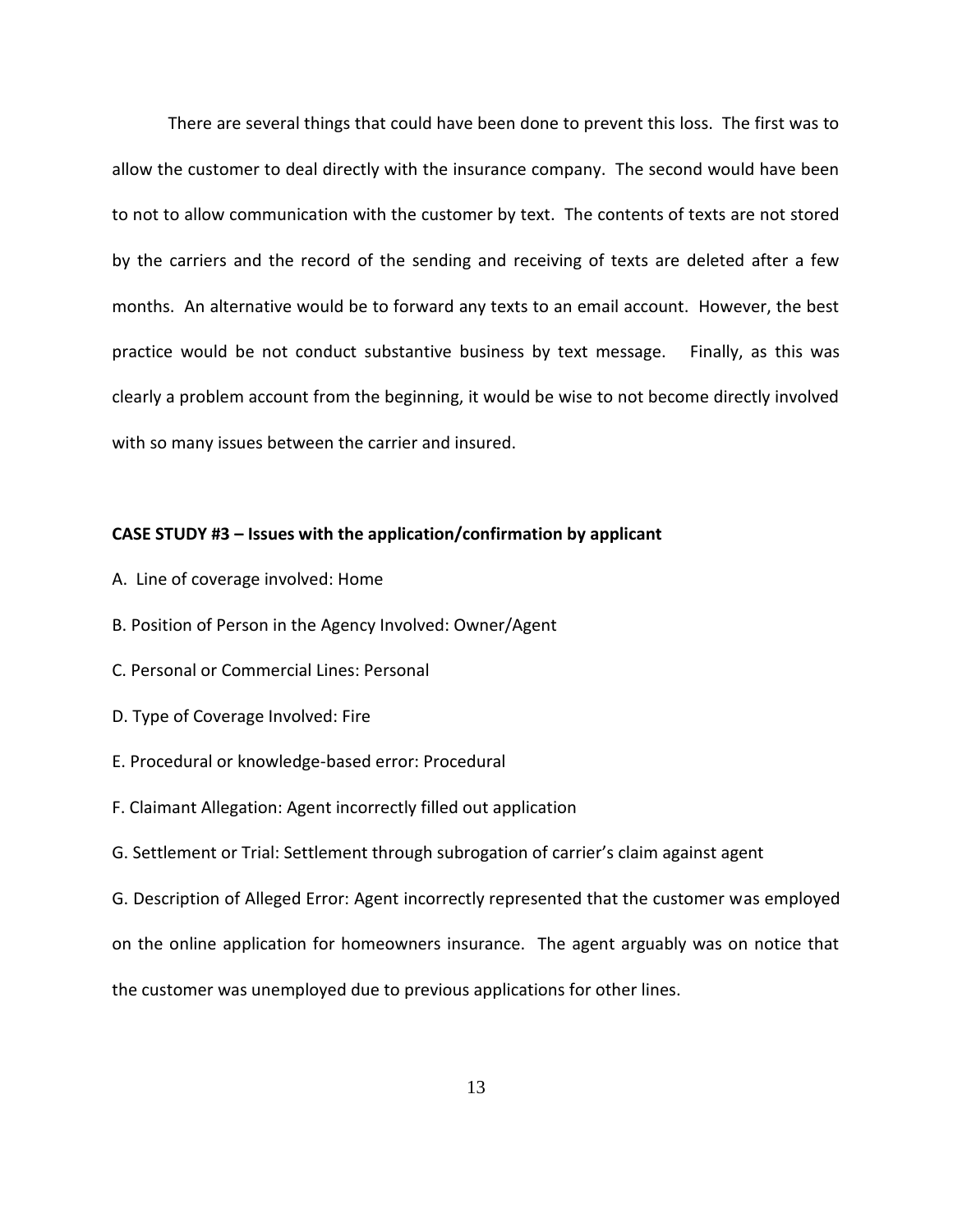I. Tip to Avoid Claim: Verify employment and/or have customer sign and initial printed application. A stamp for the printout that states that the customer has read and approved the facts set forth in the online application with a signature block would be helpful.

#### J. Summary of Case

The customer asked to purchase homeowners insurance. The agent was aware that the customer had credit issues, so the agent searched for a policy from a carrier that did not require a credit report in order to bind coverage. The agent found such a carrier and then completed the online application with the customer in the office. The application included a question that verified that the applicant was currently employed. The agent stated that he reviewed the application with the customer before submitting it online. The customer denied that he reviewed the application. The application was accepted and the policy was bound.

Subsequently, the home was destroyed in a fire. The customer made a claim under the policy and the carrier denied the claim for several reasons, including misrepresentation on the application regarding employment. During its investigation, the carrier found that the customer had not been employed at the time of the application, or at any time during the policy period. The carrier took the position that the applicant's employment status was material to the risk, and the policy would not have been issued if the response had been accurate. Therefore, the policy was therefore void *ab initio*.

The customer then sued the carrier, but not the agency. Ultimately the carrier paid the claim in full and then made a demand through subrogation against the agency alleging that the agent had breached the agency agreement by not filling out the application with due care. The